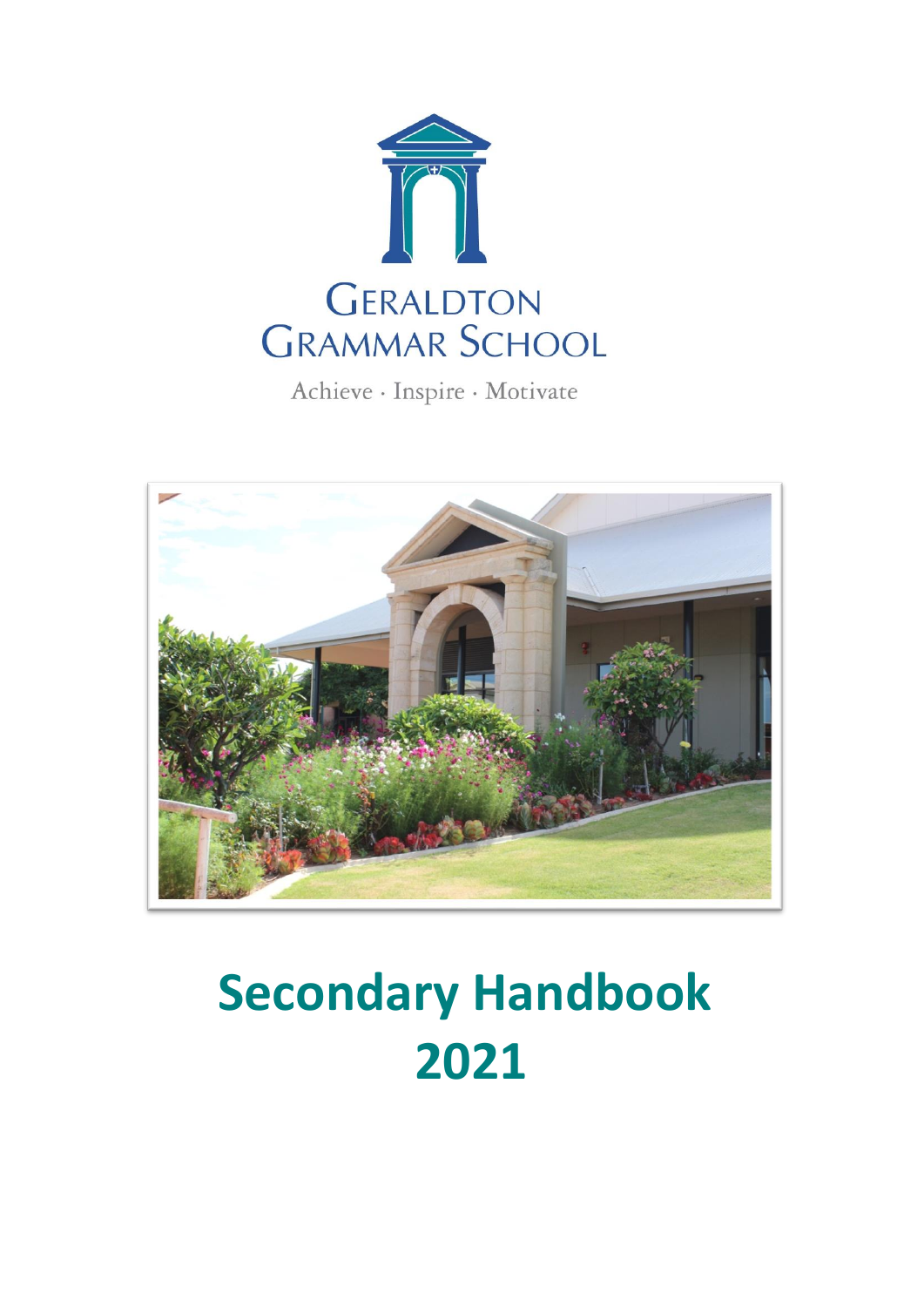# **INTRODUCTION**

Welcome to the Geraldton Grammar School community. This handbook is designed to assist parents of Geraldton Grammar School (GGS) by providing a brief overview of how the school functions and other information to assist you.

## **SCHOOL CONTACT**

Telephone 08 9965 7800 Fax 08 9904 7176 External email access: Portal (SEQTA Internal) [https://ta.gegs.wa.edu.au](https://ta.gegs.wa.edu.au/) Portal (SEQTA External) [https://ta.gegs.wa.edu.au:](https://ta.gegs.wa.edu.au/) Portal (SEQTA External - mobile) https://tama.gegs.wa.edu.au:4430 Email address [ggs@gegs.wa.edu.au](mailto:ggs@gegs.wa.edu.au) Website [www.geraldtongrammarschool.wa.edu.au](http://www.geraldtongrammarschool.wa.edu.au/)

# **OFFICE HOURS**

During term: 8.00amto 4.00pm School holidays: **Closed** 

# **VISION STATEMENT**

Geraldton Grammar School will provide outstanding education and a strong sense of community, cultivating people of integrity, independence of mind and a love of learning.

## **MISSION STATEMENT**

At Geraldton Grammar School we are striving for excellence today by challenging students in a supportive environment to prepare them for the changing world of tomorrow.

# **SCHOOL PHILOSOPHY**

Geraldton Grammar School is an independent, co-educational school in the Anglican tradition. GGS aims to provide a community environment where the students are regarded as individuals and where the intellectual, spiritual, physical and social development of each one is fostered in a caring, inclusive atmosphere. The school offers:

- A traditional educational philosophy, aiming at sound scholarship and striving for excellence.
- A whole school, where students can progress from kindergarten to year 12, reinforcing a sense of community.
- A balanced education, where children are encouraged to grow in a community of staff, students and parents: to become involved in the community outside the school and to develop a desire to serve it.
- An education which is Geraldton based, giving parents the opportunity to have a continuing input into their child's development.
- A focus on each child as a whole developing person, giving consideration to their emotional, moral and social development while guiding and encouraging them to fulfill their academic potential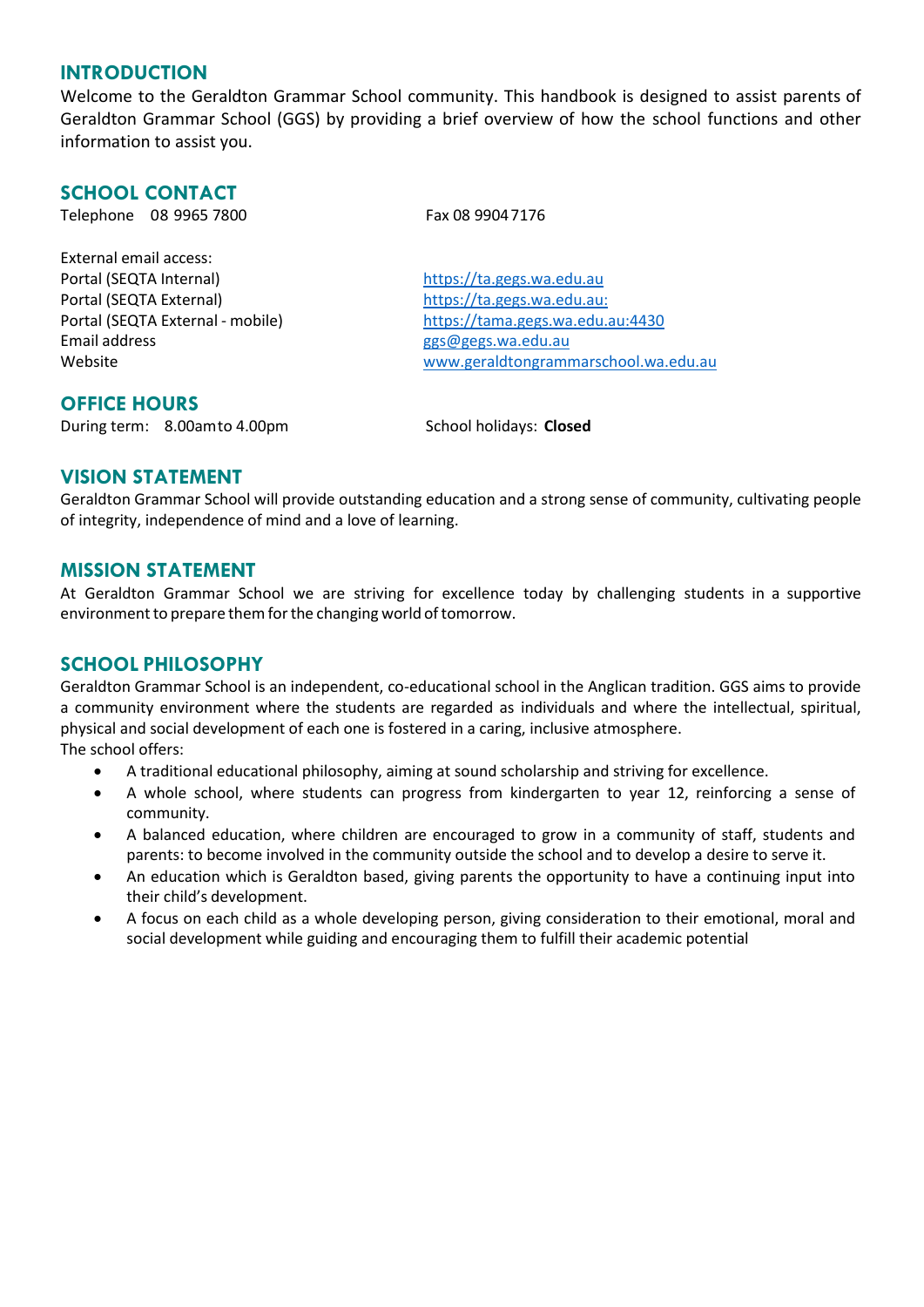# **HISTORY OF GERALDTON GRAMMAR SCHOOL**

Geraldton Grammar School grew out of a desire in the community to have another option for education in the Mid-West. Planning for the new school began in 1992, and having obtained the approval of both state and federal governments, it opened with just 56 students in 1996.

| Foundation Headmaster 1996 - 2000 (June) |
|------------------------------------------|
|                                          |
| $2000$ (July) - 2013                     |
| 2014                                     |
| $2015 - 2017$                            |
| $2018 -$                                 |
|                                          |

Geraldton Grammar School began in premises rented from the Christian Brothers on the site of the old St Patrick's College. It moved to its own new school buildings on the school's 18 hectares site on George Road for the beginning of the 1998 school year. In 2020 we will have approximately 500 students from kindergarten to year 12.

# **SCHOOL VALUES**

- RESPECT
- RESPONSIBILITY
- PERSEVERANCE
- INCLUSIVITY

# **SCHOOL MOTTO**

Striving for Excellence

# **ACKNOWLEDGEMENT OF COUNTRY**

## **Wording**

*We would like to respectfully acknowledge the Southern Yamatji Peoples who are the Traditional Owners and First People of the land on which we stand. The Nhanhagardi, Wilunya, Amangu. I would like to pay my respect to the Elders past, past, present and future for they hold the memories, the traditions, the culture and hopes of the Southern Yamatji Peoples.*

## **Events at which the Acknowledgement will be spoken**

- Events and functions hosted by Members of the Board or the Leadership team at which students, staff, parents and broader community members might be present.
- Significant gatherings of staff, students, parents or the broader community at which a welcome is provided to the group upon commencement.

## **Such events include, by example:**

- Annual General Meeting of the School Board
- Chapel Services
- Significant School events
- Information evenings and social functions for parent groups
- Sub-school and whole school assemblies

Staff and students are invited and welcome to use the Acknowledgement of Country at their broader discretion throughout the life of the school.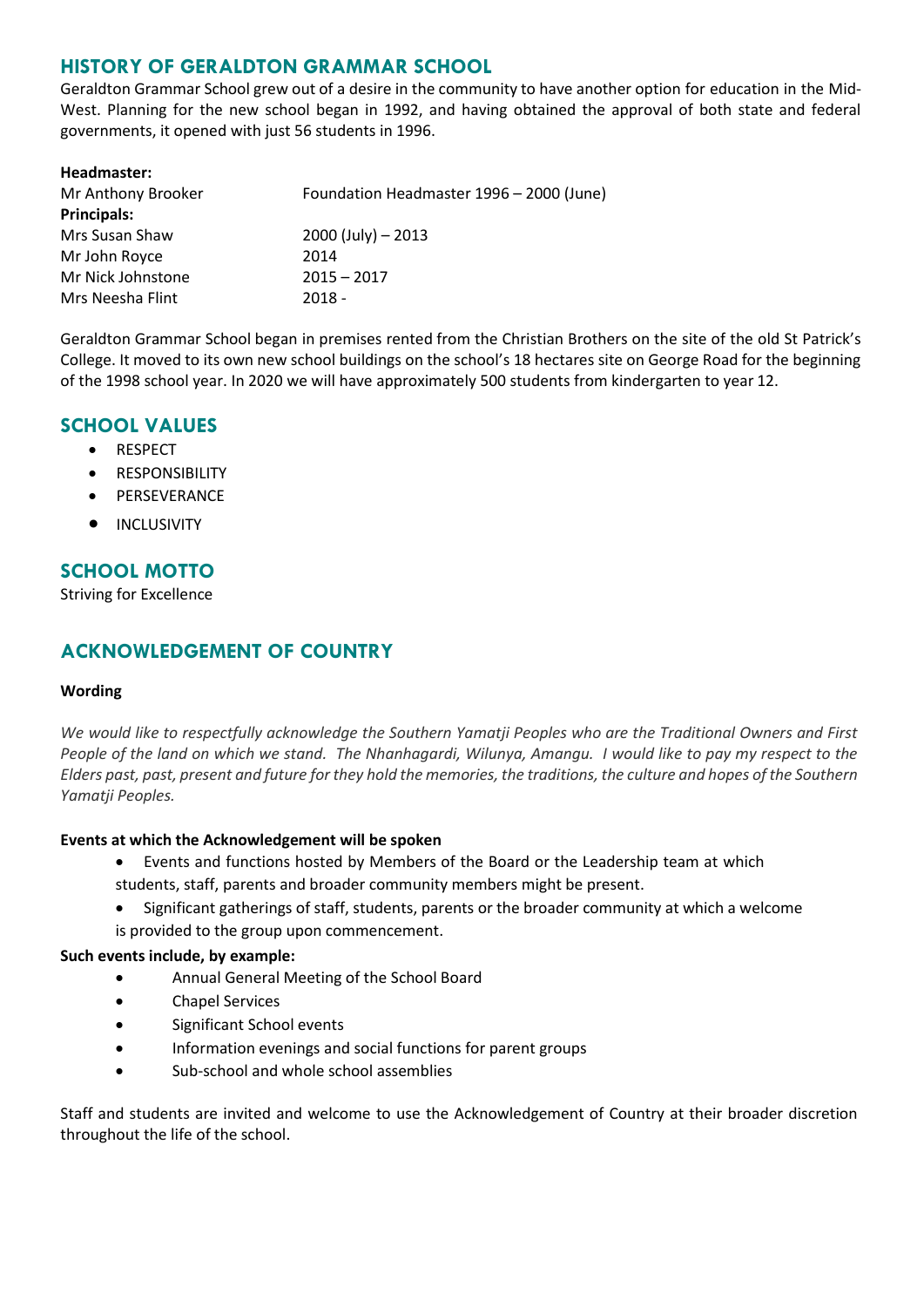# **SCHOOL EMBLEM**

When the Dutch ship, the Batavia, sank off the Mid-West coast in 1629 it was carrying the building blocks intended to form the entrance gateway to the walled city of Batavia, now known as Jakarta. These stones were salvaged from the wreck of the Batavia, discovered off the Abrolhos Islands, and the gateway, a most impressive archway was reconstructed. It can be seen today at the Museum of Geraldton.

An arch is built from differently shaped pieces, supporting each other by mutual pressure, and thus able to support a greater weight. So do the students, staff, parents and the Board join together to form a mutually supportive and invincible structure.



Because of its historical relevance, and because of its inherent symbolism, the arch was chosen by the school as its logo. It represents the balance in education that the school wishes to achieve. The cross, which was introduced into the design for the school logo, signifies the Christian nature of the school. The arch logo was designed by the foundation Art teacher, Mrs Gina Hogue (deceased) in 1995 based on the suggestion of Mr Ian Blayney.

# **STRUCTURE OF THE SCHOOL**



GERALDTON GRAMMAR SCHOOL ORGANISATIONAL CHART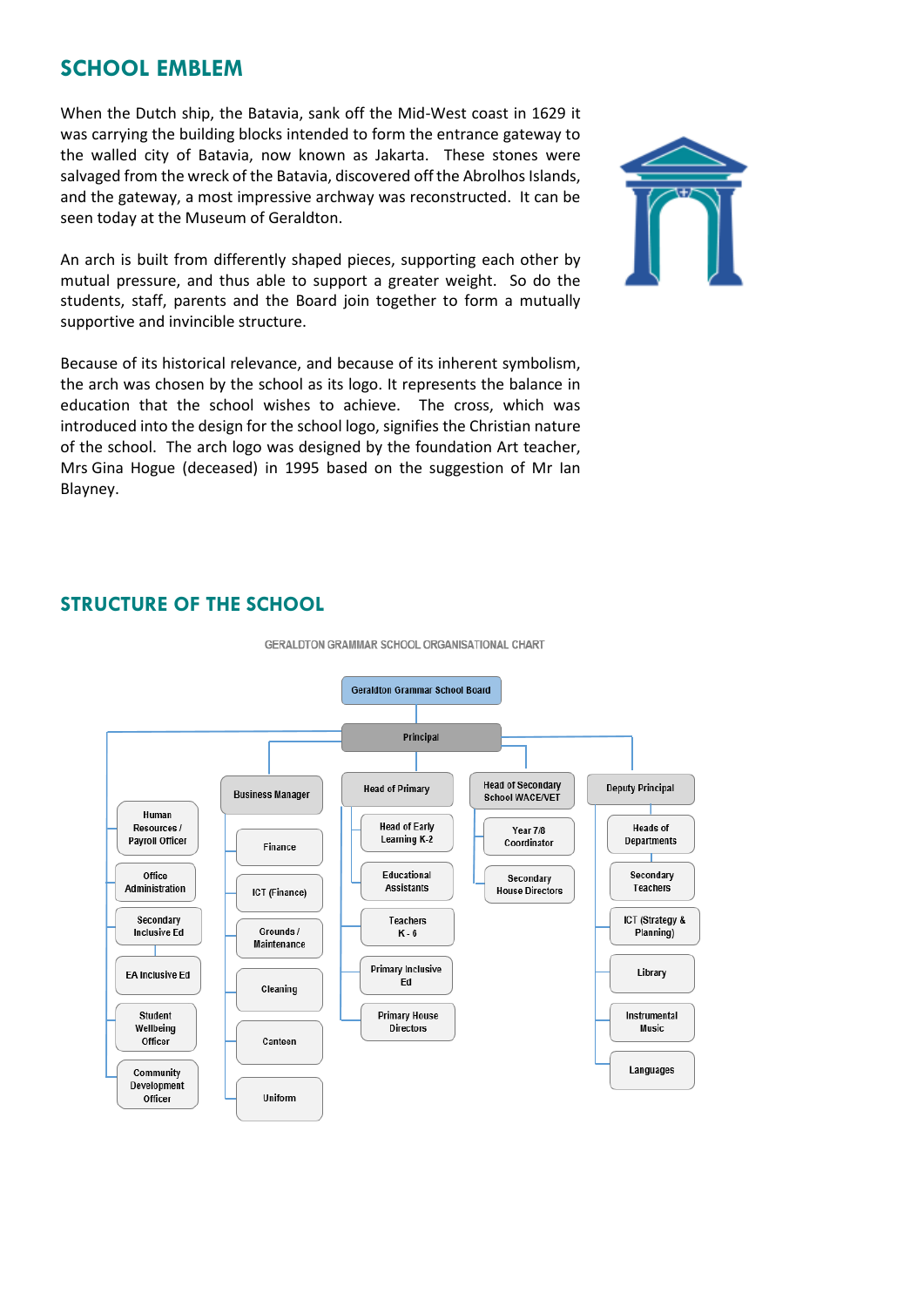#### **SCHOOL PRAYER**

Written by Mr Stuart Brooking, 1996

Heavenly Father We thank you for our school Thank you for the vision of its founders For the generosity of its benefactors For the leadership of its Board For the encouragement of its parents For the guidance of its teachers And for the friendship of its students

We ask you in your kindness to watch over each member of our school community When we face trials give us strength When we compete give us grace When we prosper give us generosity

Please help us to grow in knowledge and wisdom so that we may live to the greater benefit of our region, our country, and all your creation.

We thank you, and ask these things in Jesus' name. Amen.

#### **SCHOOL SONG**

To the tune of Lord of the Dance - Written by Mr John Royce, 1998

Our school was founded with a vision in mind Built to be the best school of its kind Iron roof, clay brick and rammed earth wall A safe place of trust and care for one and all

#### *Chorus:*

*Strive then, to be the best you can Trust in God when you make your plan And the road ahead will be in harmony With wisdom, faith and hope for you and me*

The symbol of our school is the shape of an arch Representing strength and a gate through which to march

Our future rests in the choices that we make Guide us and help us choose the path to take *Repeat Chorus:*

Staff and students, parents and our school Board Working all together as a family in accord Courage of conviction and clarity of roles Will see us march ahead and achieve our goals *Repeat Chorus:*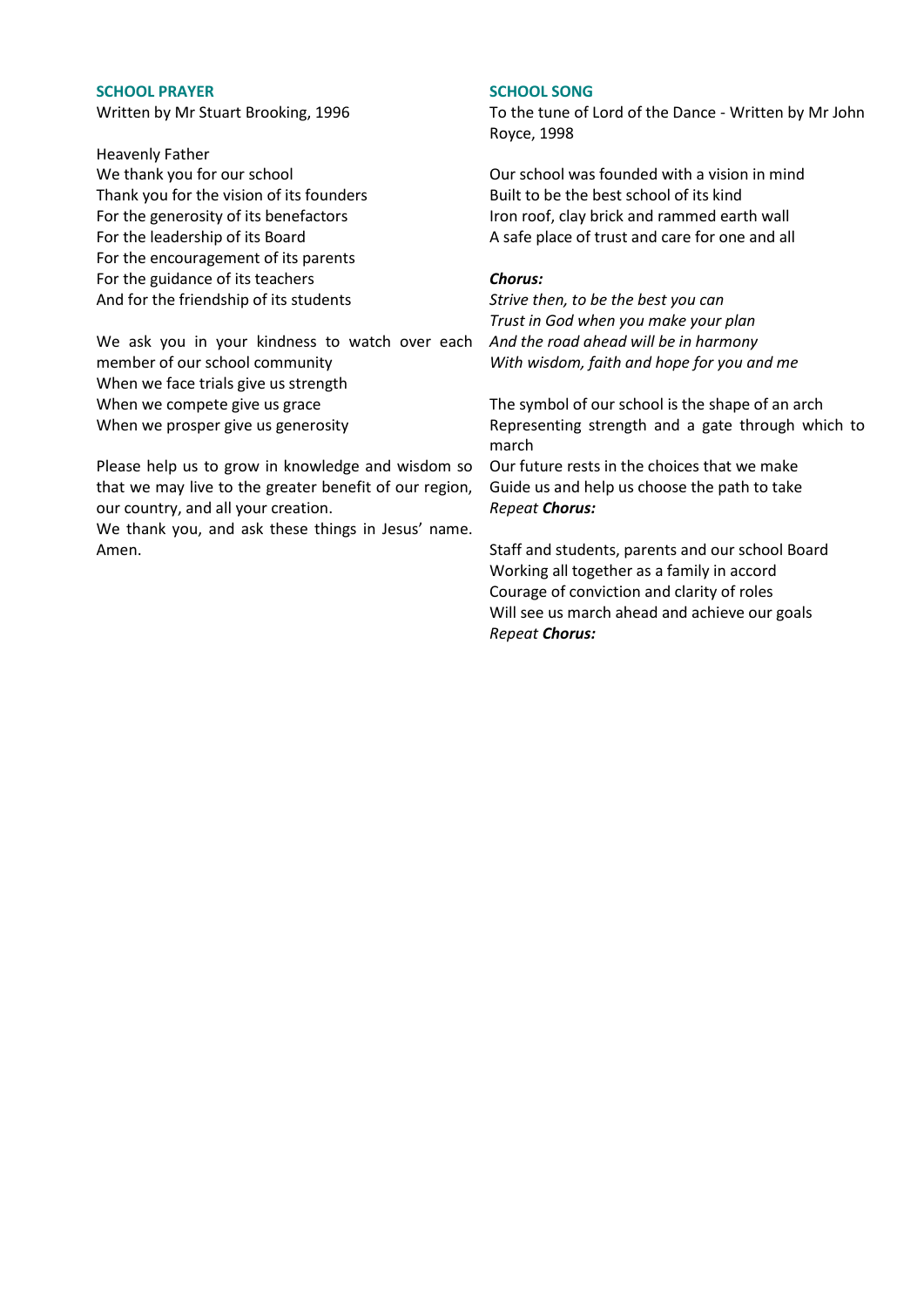# **THE SCHOOL DAY**

We do not use bells or sirens and it is the responsibility of each staff member and student to ensure they arrive in class on time. Students who are late must report to the front office **before** going to class

| Primary School Timetable Structure 2020 |              | Secondary School Timetable Structure 2020 |                    |        |              |        |
|-----------------------------------------|--------------|-------------------------------------------|--------------------|--------|--------------|--------|
| Period                                  | <b>Start</b> | <b>Finish</b>                             | <b>Period</b>      | Length | <b>Start</b> | Finish |
| <b>Classroom Opens</b>                  | 8.15         |                                           | HR (10 minutes)    | HR     | 8.30         | 8.40   |
| <b>Community Circle</b>                 | 8.30         | 8.45                                      | Period 1           | 50     | 8.40         | 9.30   |
| Period 1                                | 8.45         | 9.30                                      | Period 2           | 50     | 9.30         | 10.20  |
| Period 2                                | 9.30         | 10.20                                     | Period 3           | 50     | 10.20        | 11.10  |
| Period 3                                | 10.20        | 11.10                                     | <b>Recess</b>      | 25     | 11.10        | 11.35  |
| Recess                                  | 11.10        | 11.30                                     | Period 4           | 50     | 11.35        | 12.25  |
| Period 4                                | 11.30        | 12.30                                     | Pastoral/wellbeing | 40     | 12.25        | 1.05   |
| Period 5                                | 12.30        | 1.20                                      | period             |        |              |        |
| Lunch                                   | 1.20         | 2.05                                      | Lunch              | 35     | 1.05         | 1.40   |
| Period 6                                | 2.05         | 3.15                                      | Period 5           | 50     | 1.40         | 2.30   |
|                                         |              |                                           | Period 6           | 50     | 2.30         | 3.20   |

#### **Secondary School Timetable Structure 2020**

#### **Secondary Pastoral Wellbeing period structure**

**Primary School Timetable Structure 2020**

|            | Monday               | Tuesday                            | Wednesday | Thursday                      | Friday        |
|------------|----------------------|------------------------------------|-----------|-------------------------------|---------------|
| Years 7-10 | Assembly /<br>Chapel | Dalton Method                      |           | Dalton Method<br>Year meeting |               |
| Year 11    |                      | Year level form<br>/ Protective    | Homegroup | Physical                      | House Program |
| Year 12    | (Alternating)        | <b>Behaviours</b><br>(Alternating) |           | Education                     |               |

#### **Dalton Method – Years 7 - 10**

Learning area support hubs. Students will work at their own pace, receiving support from teachers where necessary. Students will choose which learning area to attend, this may change each week depending on student requirements or teacher requests.

#### **Early arrival at School**

Start time in the mornings: School starts each day at 8.30am. There will be staff on duty at the school from 8.10am. *The school cannot accept legal responsibility for students who arrive before 8.10am.*

## **Assemblies & Chapels**

Secondary School Assemblies and Chapel services are held on alternating fortnights on Mondays from 12.25pm to 1.05pm. Parents and friends are welcome to attend. Please note blazers are required for Assemblies and Chapel in terms 2 and 3.

## **THE SCHOOL CALENDAR**

The School Calendar contains all events and activities that involve our community. This includes: Camps, Incursions, Excursions, Presentations, Exams, Information Nights, Community Events, Assemblies, Sport Activities, Musicals/Productions

It is available on SEQTA and the School website [www.geraldtongrammarschool.wa.edu.au](http://www.geraldtongrammarschool.wa.edu.au/)

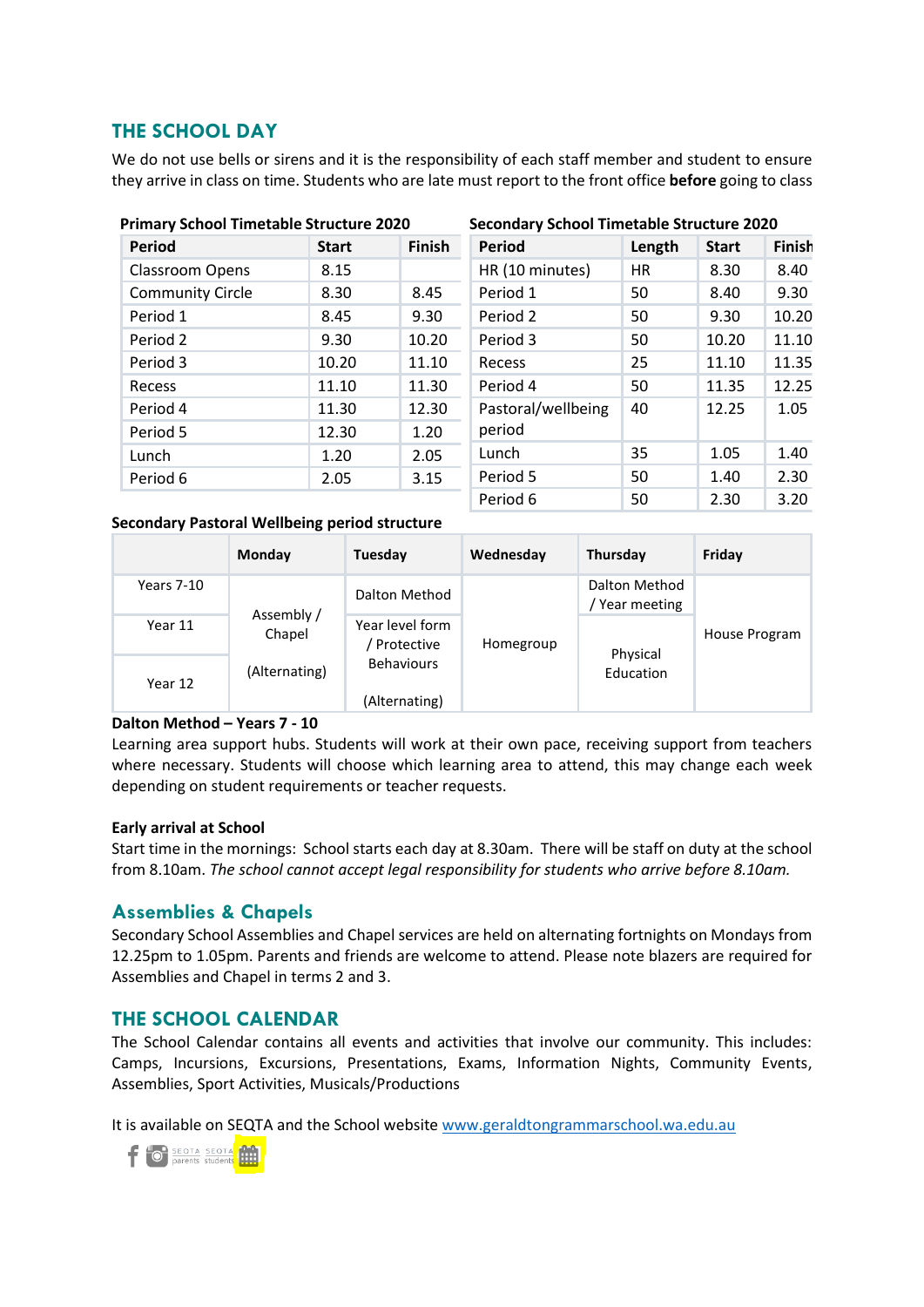## **HOMEWORK**

Homework is expected. It can be set work, completing unfinished classroom tasks, investigations, projects, research, reading, spelling etc. It is an essential part of a student's learning as it requires time management skills and organisational skills which enhance learning.

Secondary School staff supervise a supportive homework environment most Wednesdays from 3.20pm to 4.15pm in the library. Boarders are expected to attend.

| <b>Age Group</b>     | <b>Activity</b>                    | <b>Per Night</b>  |
|----------------------|------------------------------------|-------------------|
| Junior Primary       | Home reading                       | $10 - 20$ minutes |
| Middle Primary       | Home reading, work completion      | $10 - 30$ minutes |
| <b>Upper Primary</b> | Reading, work completion,          | $30 - 45$ minutes |
|                      | investigations/projects, research  |                   |
| Year 7               | Set work, work completion,         | 50 - 70 minutes   |
| Years 8 and 9        | investigations/projects, research, | 60 - 90 minutes   |
| Year 10              | revision/study                     | 90 - 120 minutes  |
| Year 11              |                                    | 120 - 150 minutes |
| Year 12              |                                    | 180+ minutes      |

**Time recommendations** for homework are as follows for a FIVE day week:

# **Library Opening Times**

The Library opens daily at 8.00am and closes at 4.00pm.

# **CO-CURRICULAR AND WELLBEING**

Our co-curricular wellbeing programs are designed to introduce students to a variety of challenges, encouraging them to move out of their comfort zone. When this happens, students become open to new experiences and are more willing to see things from a different perspective.

## **Home**g**roup**

Students in years 7 – 12 are organised into pastoral care, vertical Home groups for purposes of roll calls, daily notes and diary signing. These groups are organised on a House basis. The Home group teacher is responsible for all things concerning the welfare of the student (including reporting).

Home groups meet for 10 minutes at the beginning of each day and 40 minutes before lunch on Wednesday, this is a Pastoral/Wellbeing period.

## **Personal Development Program (PDP)**

The Personal Development Program runs from years 7-10 and is instrumental in providing our students with thinking, organisational and study skills. It also covers aspects of the Protective Behaviours curriculum that is not taught in health classes, primarily aspects relating to mental health and developing coping strategies.

In addition to theory, students are also involved in practical service-based activities which allow them to give something back to the greater Geraldton community.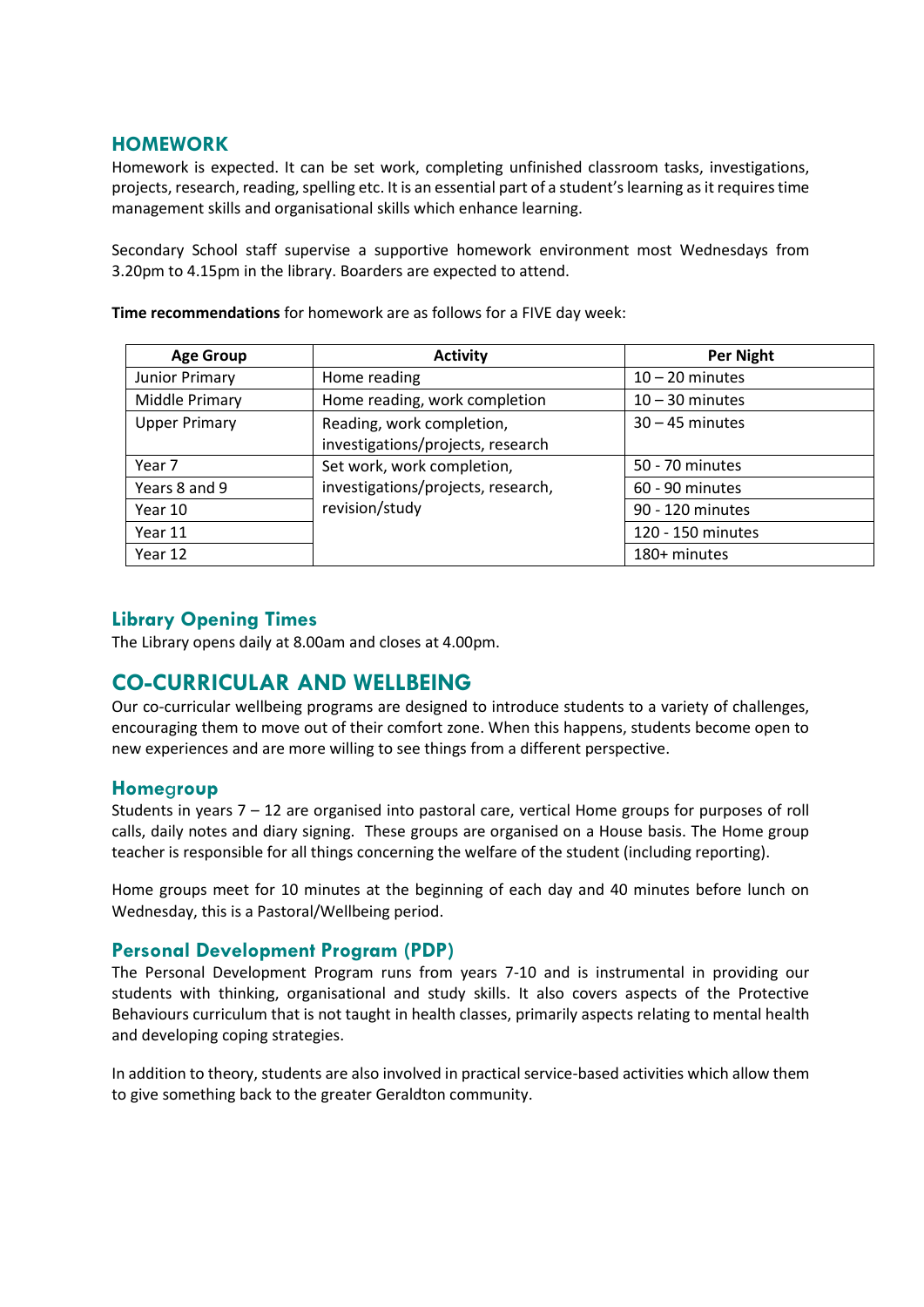# **Spiritual**

At Geraldton Grammar School, we believe that a good educational program develops all aspects of a student's character. An important part of this process is the development of a student's spiritual life. This process begins at kindergarten and continues throughout the student's schooling. Religious education lessons and a weekly chapel service are conducted in the primary school. The secondary school also has fortnightly chapel services.

# **Camps**

Camps are an integral aspect of a child's education at Geraldton Grammar School and supports classroom learning through experiential learning. Camps are held as part of the program in Years 3- 12. It is an expectation that teachers will accompany their classes to camp; The nature of each camp varies and is age appropriate. Further information regarding camps at a given year level may be obtained from the respective Heads of School.

## **Primary camps:**

- Year 3 Sleepover at school,
- Year 4 Geraldton Camp School
- Year 5 Perth
- Year 6 Canberra

## **Secondary camps:**

- Year 7 -10 camp week are in week 3 of term 3 each year.
- Outward Bound occurs for all students in years 9 and 11 in term 4.

# **Sport**

The school seeks to both use and contribute to the sporting facilities of the Geraldton community. The school enters competitions with other schools in the region including swimming and athletics carnivals, and field teams in local competitions such as hockey, rugby union, touch rugby, netball and tee-ball.

While all students are encouraged to participate in team sports, participation in out of school activities which foster the same team spirit, such as cadets or sea scouts, is also encouraged.

# **Country Week - Perth**

Students in years 8 to 10 can participate in the District High School Competition in Perth at the end of term 3.

Students in years 11 and 12 can participate in the Senior High School Competition in Perth, at the end of term 2 each year.

# **Cultural**

Our Instrumental Music Program (IMP) and additionally School choirs, concert band and percussion ensembles are designed to enhance the education of children through their involvement in a quality music program. We provide a number of opportunities for students to perform for both the school and in the wider communities at various events such as the Geraldton Music Festival, school productions and Arts Festival.

# **Compass**

The Compass Awards, a precursor to the Duke of Edinburgh Awards, are for students aged 10 to 14 years. Primary is coordinated by Ms Nicky Martin and Secondary school is coordinated by Mr Simon Moffatt.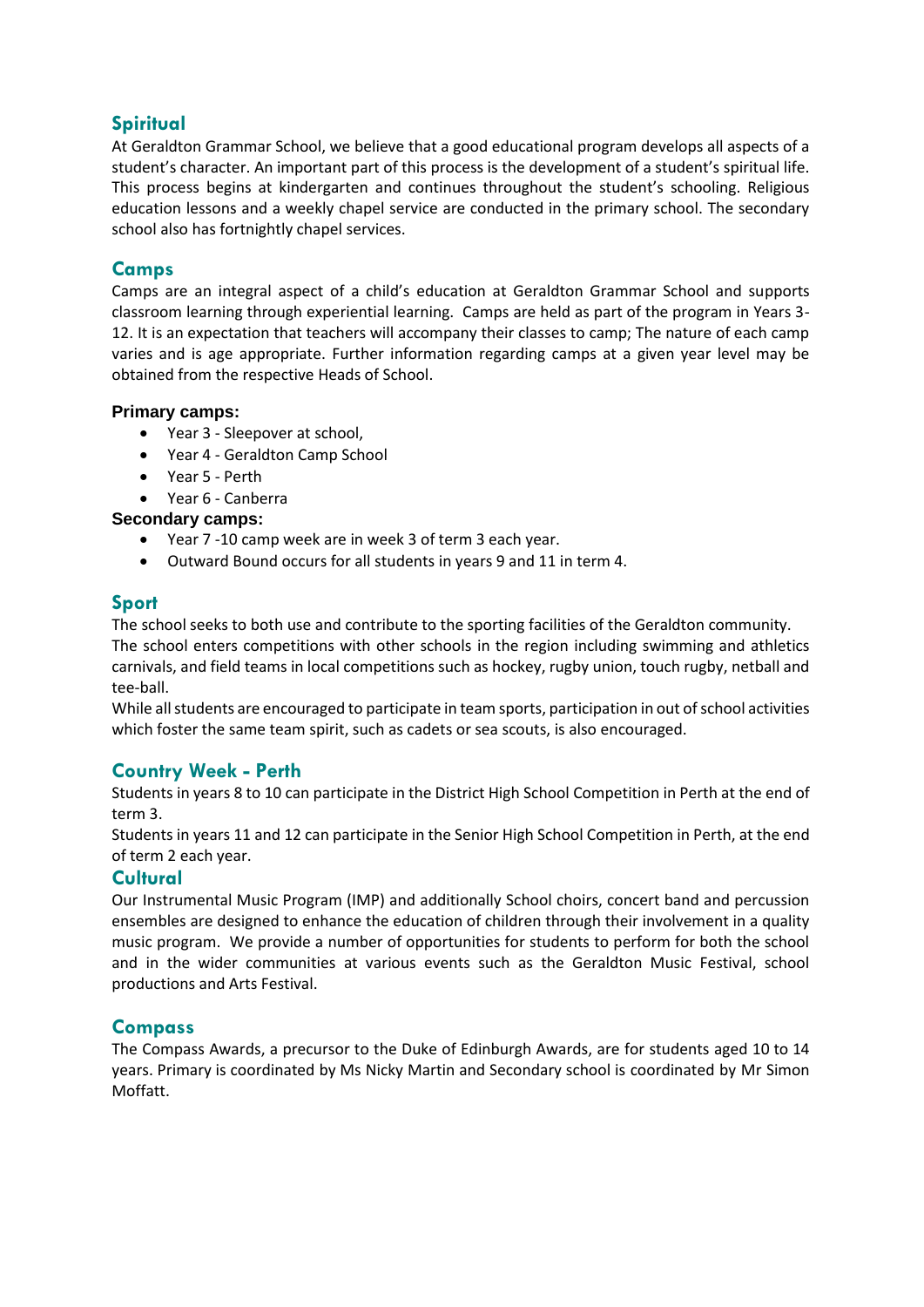## **Round Square**

Geraldton Grammar School has been a member of the world wide school organisation of Round Square since 2003. The philosophy is based on the IDEALS – Internationalism, Democracy, Environment, Adventure, Leadership and Service. Students have the opportunity to participate in school exchanges, service projects and conferences within Australia and internationally. The Round Square coordinator is Ms Neesha Flint

## **Interact**

Geraldton Grammar School is able to offer to students Interact, sponsored by the Batavia Coast Rotary Club. This is a club for young people ages 12-18 who want to come together to tackle the issues in their community they care most about. Through Interact, students can carry out hands-on service projects, make international connections, develop leadership skills and have fun.

## **House**

The House system is an integral part of Pastoral Care at Geraldton Grammar School and provides for another group in the school that students can identify with. Students wear their House shirts with their PE uniform every Friday.

Each House has a staff member as a director and most staff are allocated to a House.

Students across the school take part in a variety of House activities throughout the year including Cross Country, Athletics and Swimming Carnivals.

| House  | Chapman<br>CHAPMAN<br><b>FRITER</b> | Greenough<br>GREENOUGH -<br><b>REAL PROPERTY</b> | <b>Irwin</b><br><b>IRWIN</b><br><b>Entrumbrers</b> | <b>Murchison</b><br><b>RESERVATION</b> |
|--------|-------------------------------------|--------------------------------------------------|----------------------------------------------------|----------------------------------------|
| Emblem | <b>Geraldton Wax</b>                | <b>River Gum</b>                                 | Wattle                                             | Crayfish                               |
| Colour | Red                                 | Green                                            | Yellow                                             | Blue                                   |

The students are allocated one of the four Houses as described in the table below:

# **Student Leadership**

It is important for students to experience leadership opportunities during their schooling, to learn the art of building relationships within teams, defining identities and achieving tasks effectively. It also provides an opportunity to learn to identify and display effective communication and interpersonal skills.

# **Representative Council**

The Student Representative Council is made up of elected representatives from each of the Houses. The Schools are also on the Council. The Student Council meets to discuss issues that are raised by students. The Council also runs the in-school assemblies and Chapel and assists in the running of special events that occur throughout the year.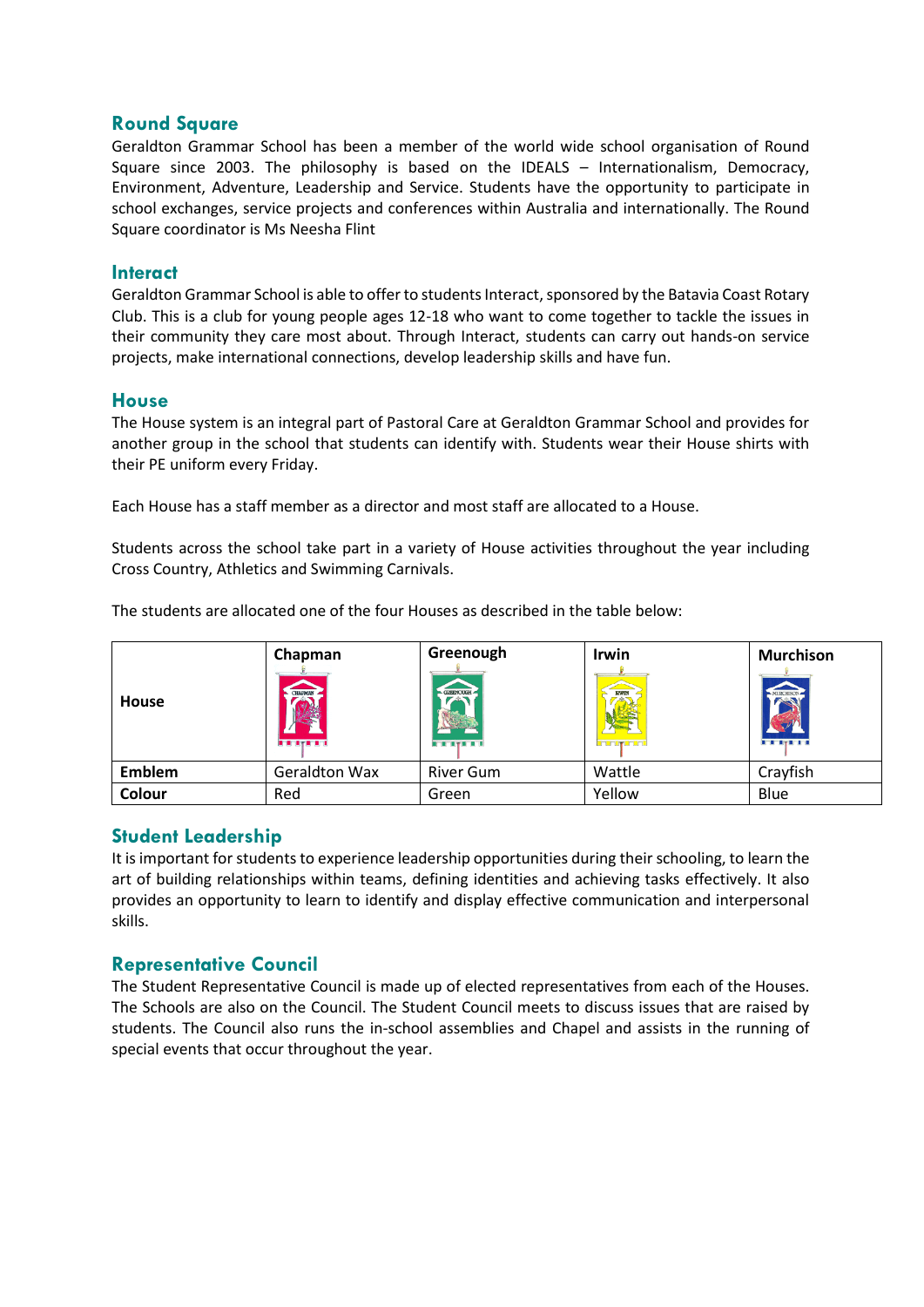# **School Captains**

In term 3, year 11 students nominate through a written application process for a leadership position. The students make a speech to the secondary school body who then vote. The induction of elected Captains is held at the Year 12 Valedictory Assembly each year at the start of term 4.

The Secondary Captains are comprised of

- School Captains
- Arts and Sports Captains
- Service and Academic Captains
- House Captains

Throughout the year, students will elect Hub Captains from years 7 to 11. These Hub Captains are elected for the semester and will partake in the leadership activities at the school.

# **STUDENT CULTURE AND EXPECTATIONS**

The guidelines for student behaviour are based on promoting the School's Values. Students of Geraldton Grammar School will see that their efforts and contributions are valued and acknowledged in a supportive environment, where purposeful practice, positive contribution, and inclusivity are key components of belonging effectively to the School community. All students are expected to adhere to the Student Code of Conduct that will be outlined to them in their respective areas of the School.

# **Conduct**

All students are expected to conduct themselves courteously and appropriately in the classroom, within buildings, on school grounds, on outings, at camps and in the community, whether in or out of school uniform.

Cigarettes, alcohol and other drugs are strictly forbidden.

# **Bullying**

The school will not tolerate bullying of any kind. There is a pamphlet available from the school outlining Geraldton Grammar School's policy on bullying which we encourage all students to read. There is also a section in the student diary.

Students involved in bullying will face consequences in accordance with the school community's Managing Student Behaviour policy and guidelines which is available for all parents to read in hard copy, or can be found on our website. Staff involved in bullying activities will be managed in accordance with the performance management policy of the school.

# **Discipline**

It is neither the policy nor the philosophy of the school to have lists of rules and regulations. Common sense and care and consideration of others should underpin all behavior. It is expected of students that they be punctual, diligent and apply themselves to the business of study and homework. In their dealings with all members of the school community, polite, kind and self-disciplined behavior is expected.

The Positive Behaviours Policy outlines the School's position and is used by staff in promoting positive behaviours across the school.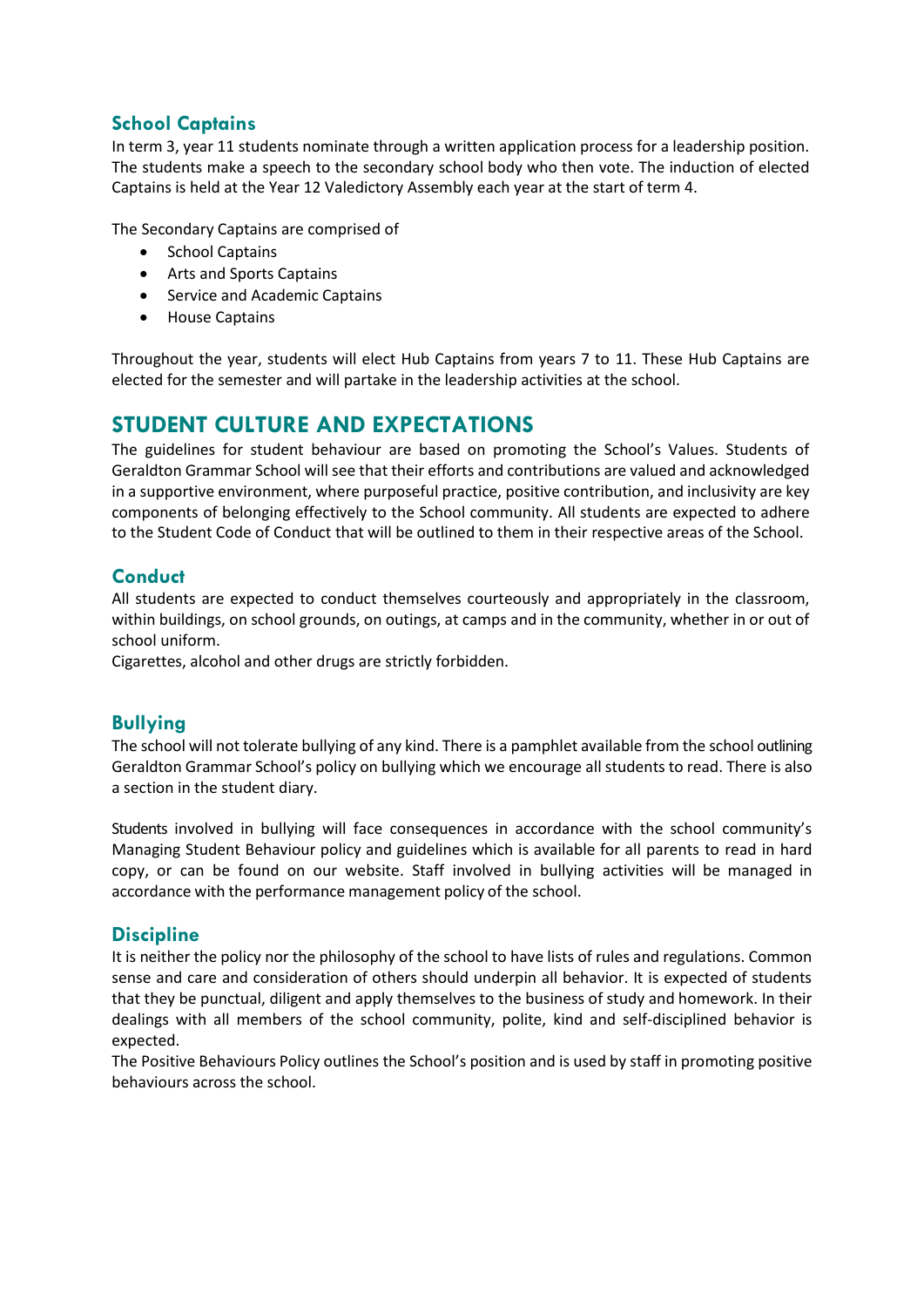# **Drug Policy (Extract)**

The school drug policy provides a framework to address alcohol, tobacco and other drug related problems in a caring and consistent manner within the Geraldton Grammar School community.

The policy applies to school visitors and any functions held on school premises, external bookings at the Geraldton Grammar School hall may be licensed to serve alcohol but the appropriate licence must be obtained.

Geraldton Grammar School does not permit students while on school premises, at any school function, excursion or camp to:

- Smoke and/or possess tobacco products.
- Consume and/or possess alcohol.
- Deliberately inhale volatile substances (solvents).
- Possess and/or use pharmaceutical drugs for non-medical purposes.
- Possess and/or use illegal drugs in accordance with the Misuse of Drugs Act 1981.
- Possess and/or use drug-related equipment, such as syringes, bongs or pipes (except in the case of lawful medical use).
- Be in the company of students whilst they are involved in the above activities.

Students contravening these rules will be offered counselling and will face disciplinary action in accordance with the school community's Management Student Behaviour program.

# **COMMUNICATION**

## **Student/Family Details**

Parents are responsible for contacting the school to update their details should there be **any** changes to their student/family information or family circumstances.

It is **particularly** important that email addresses are up-to-date, as this is the prime source of communication between the school and home.

## **Student Diary**

Students in years 9 to 12 are expected to use a form of electronic diary in conjunction with SEQTA.

## **Email**

Student email address, example for John Brown – [j.brown18@gegs.wa.edu.au au](mailto:j.brown18@gegs.wa.edu.au%20au) (the 18 represents the year the student would graduate in year 12 eg 2018.

Staff email address, example for Mr John Brown – [john.brown@gegs.wa.edu.au](mailto:john.brown@gegs.wa.edu.au)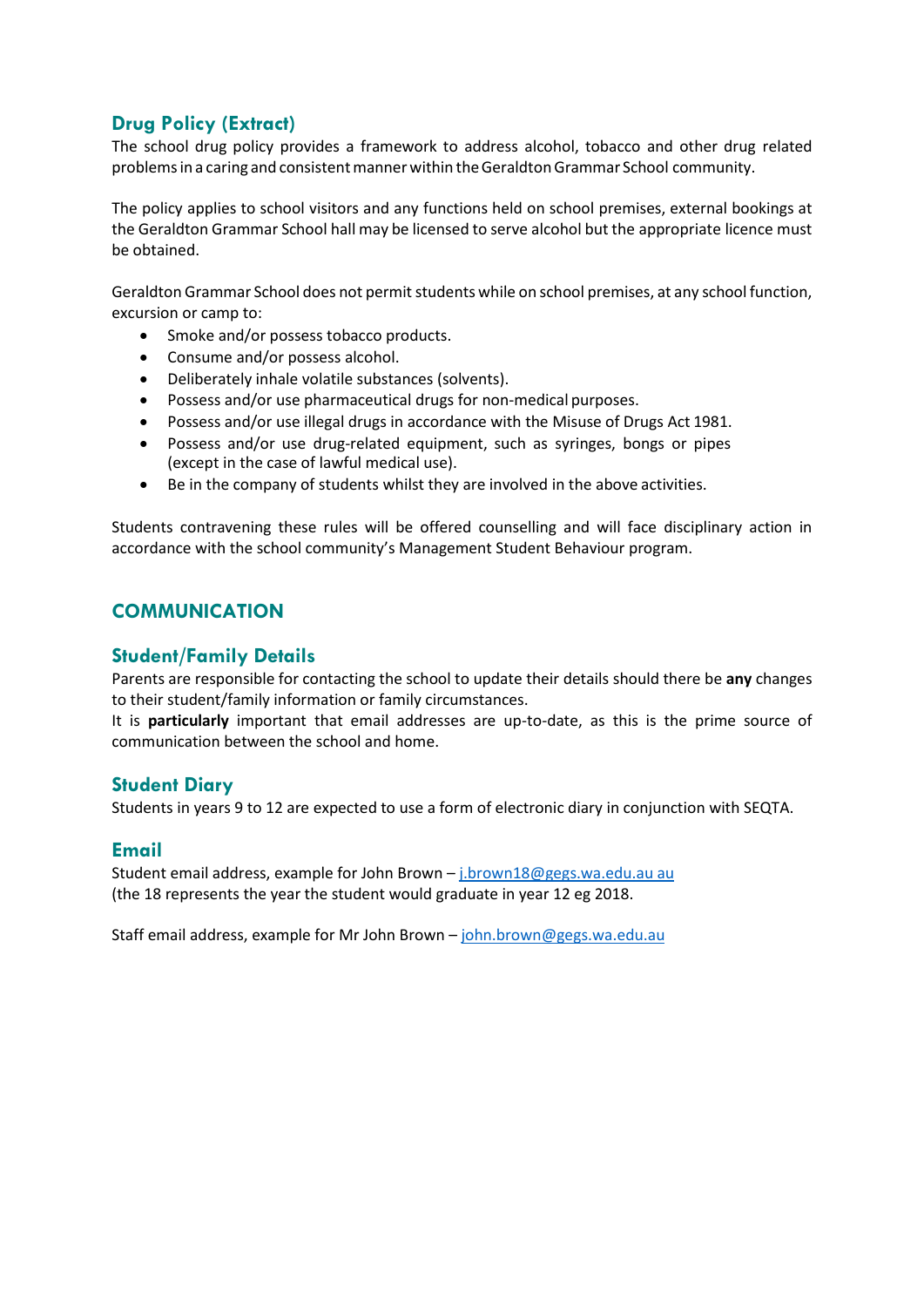# **SEQTA**

SEQTA is an important part of both the student and learning management system at GGS (Geraldton Grammar School). Teachers use the software to enable programming and assessment data to be shared with students. In secondary, students will see timetables, course materials, assessment dates, results and feedback on learning. Likewise, SEQTA enables students to track their progress particularly in secondary courses, ensuring that they have an awareness of how they are performing.

SEQTA CONEQT for parents is a platform enabling parents across the school to keep abreast of their child's school routine, subjects, upcoming assessments, absenteeism and more. In addition it is used to provide feedback to students and parents on student performance in individual assessments and include 3 explicit statements

- Where the students are in their learning (What they can do)
- Where are they going (next steps)
- What do they need to do to get there.

All students and parents are provided with a username and password which they use to log into the software. Students use the same username and password that is used to log into the school network. The software is web based, allowing students access from any web platform be it at home or school, and as such helps the students keep themselves organised.

**Performance and Communication** - students will have access to results published on SEQTA.

- Behaviour primary and secondary school teachers will record poor behaviour on SEQTA.
- A key element to communication is feedback provided through mark's books in SEQTA. All secondary staff are required to upload marks and feedback for students and parents into SEQTA within 2 weeks of the assessment being completed.

# **Reporting**

Reporting is both formal and informal. Students will set goals, reflect upon their progress and demonstrate their learning.

Teachers plan relevant learning programs as directed by SCSA (Schools Curriculum and Standards Authority) and students individual capabilities

The reporting format in Secondary may include the following:

- The use of parent CONEQT in the secondary and primary school.
- Three Way Conferences involve parent, student and teacher in an interview to discuss pastoral and/or academic progress.
- Curriculum Information Evening.
- Mid-year report (semester 1) and end of year report (semester 2).
- Other communications specific to the individual.

Geraldton Grammar School has aimed to develop a reporting system which is meaningful and relevant to our school community.

## **Newsletters**

The fortnightly Grammarphone is emailed to parents or found on the School's website [www.geraldtongrammarschool.wa.edu.au.](http://www.geraldtongrammarschool.wa.edu.au/) The Grammarphone contains relevant information pertaining to upcoming events related to the school and its students.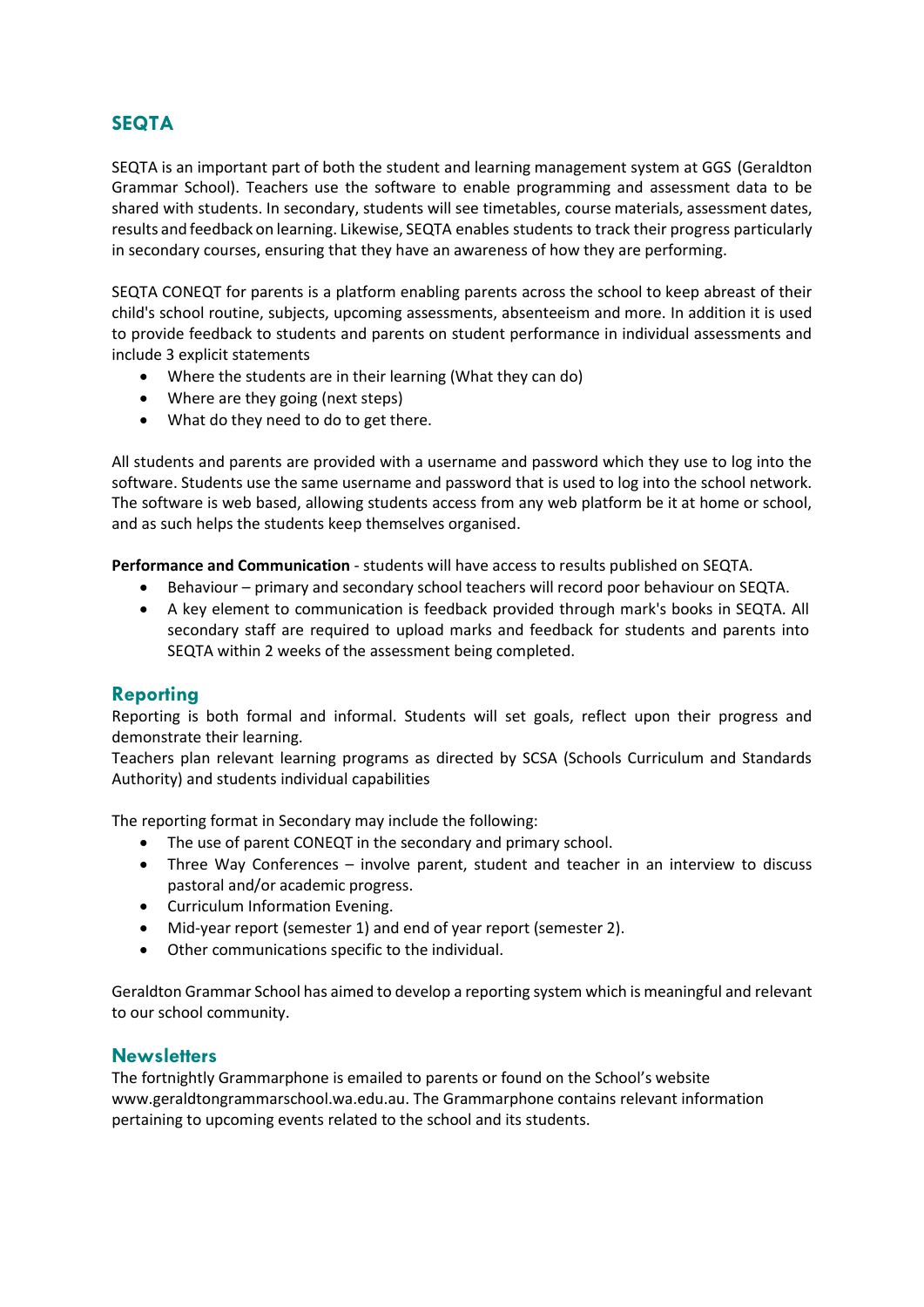## **Beacon**

The Beacon is produced twice a term and highlights events that have occurred during the term. Parents/guardians are notified when it is available to view on the school's Facebook Page and website.

## **Archway Magazine**

The school magazine, *The Archway,* is published annually and provides an interesting record of the school year. Each family receives one copy.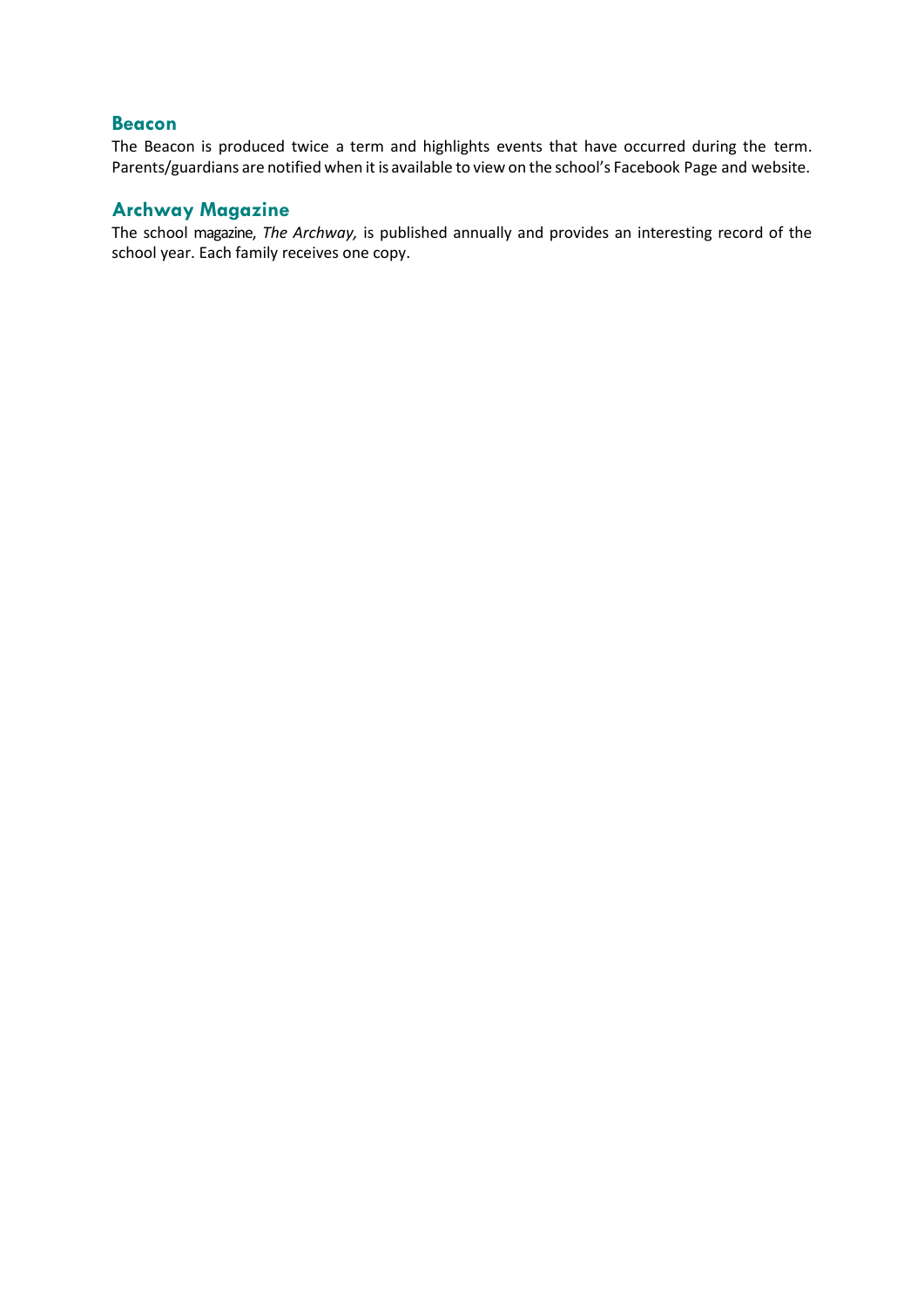# **GENERAL SCHOOL INFORMATION**

## **Attendance & Absenteeism**

**Absenteeism may be reported via phone 08 9965 7800, by email [ggs@gegs.wa.edu.au](mailto:ggs@gegs.wa.edu.au) or through the school's Schoolzine app**



Western Australian law stipulates that all school-aged children must go to and attend school every day.

The School is required to keep accurate attendance records for all its students. This includes taking attendance:

- in the morning and afternoon for students in Kindergarten to Year 6
- at every lesson for secondary school students.

It is also a requirement that the absence is explained. If your child is absent on a particular day please notify the main administration office by one of the options above before 8.30am. The school office will ring to confirm your child's absence unless prior contact has been made.

If you know your child will be absent in the coming days, please inform the main administration office by phone or email prior to the absence.

If a student is more than 5 minutes late you and/or your child, must report to the main administration office to either record the student's attendance.

**Extended absences** from school, for recreational purposes, are discouraged. However, should your child/children require an extended period of time away from school you must formally notify the Principal in writing or via email **prior** to the absence.

If you take your child from school during the school day for an appointment you are required to collect him/her from the front office where the student will be signed out on the computer. If returning to school the student must report to the main administration office, **before returning to class**, to be signed in.

# **Punctuality**

Punctuality is essential to the smooth running of the school. We do not use bells or sirens and it is the responsibility of each student to ensure they arrive in class ontime.

Students who are late must report to the main administration office **before** going to class.

## **Bus Travel to and from School**

Geraldton Orange School Buses – School Contact 08 9326 2840, to apply go to [www.schoolbuses.wa.gov.au](http://www.schoolbuses.wa.gov.au/)

School buses bringing students in from outlying areas not from within the town boundaries. These services are operated under contract by individuals on behalf of the Public Transport Authority. This service is free to eligible students.

#### Town Bus Service - Contact Bus West 9923 2225

All students within the Geraldton town boundaries (including Drummond Cove, Tarcoola, Wandina, Woorree, Deepdale) can catch the town public or school only designated services.

Children using buses are expected to travel in full school uniform. Smart rider cards can be ordered through the front office. The first card is free, a replacement card can be ordered at a cost of \$5.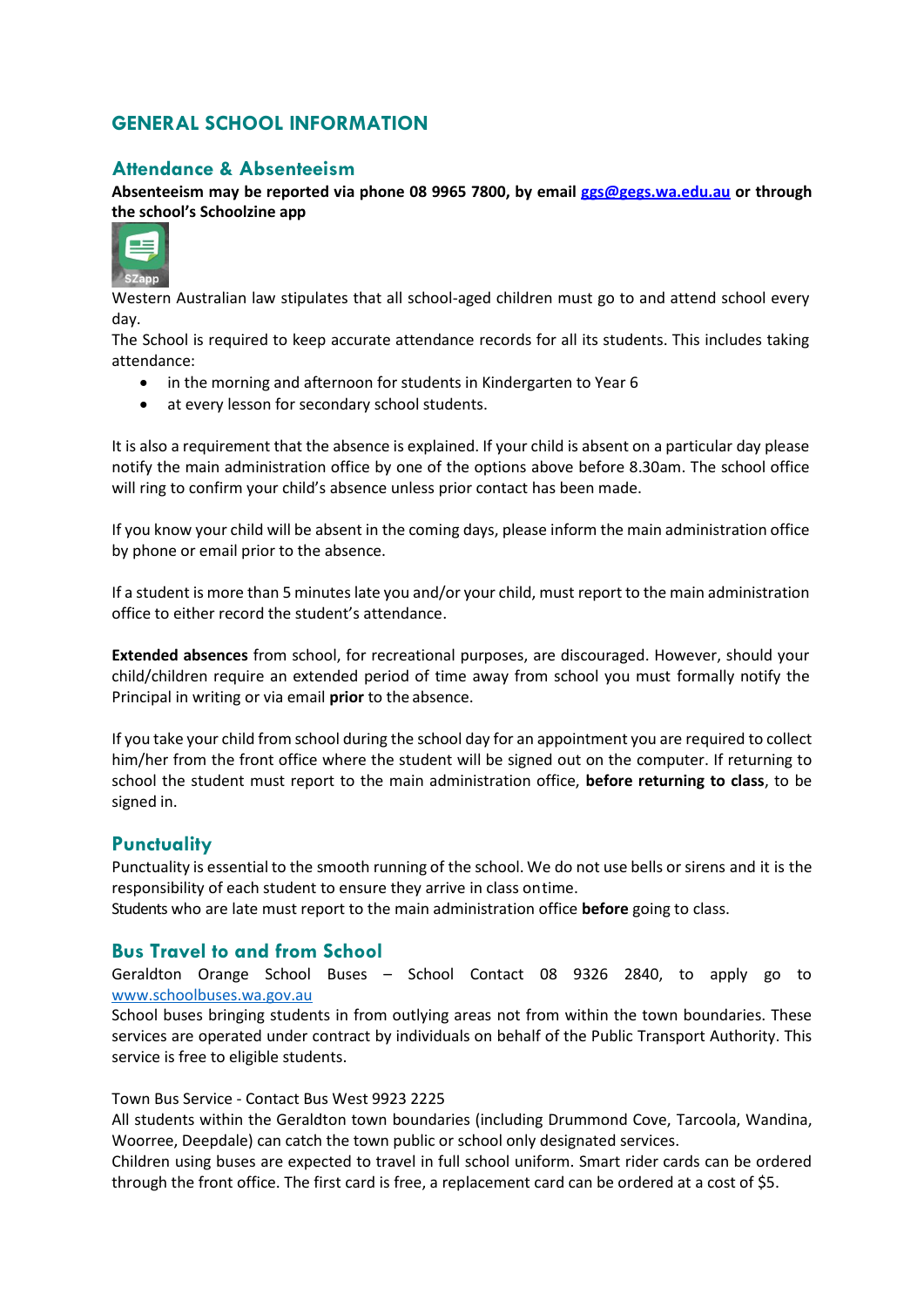## **Lost Property**

**All** items brought to school (uniforms, lunch boxes, iPads etc) should be **clearly marked with your child's name and class**. It is difficult to find an owner if the lost item is unmarked.

Lost property is held in the Administration office or if a secondary student's name is on an item a notice will be placed in the Daily Notices for collection.

#### **Student Lockers**

Lockers are available to all secondary school students. Students are allocated a locker at the commencement of the school year. The cost of a lock for new students is \$16 and added to the school statement. Existing students should retain their lock from last year. For information on the use of padlocks please view the video on SEQTA.

#### **Canteen**

The canteen is open every day to provide lunch and recess, The menu varies with winter and summer terms. Online ordering is available at [https://mykidslunchbox.com.au](https://mykidslunchbox.com.au/), the canteen also has EFTPOS facilities.

## **Parents & Friends Association**

The school is blessed with a very active Parents and Friends Association. It is involved in fundraising, organising social events which bring together the members of the school community and offering practical and invaluable help at school functions and occasions, eg athletics carnivals and open days. Monies raised by the Parents and Friends help greatly in the acquisition of resources for the school. Facebook – Geraldton Grammar School P&F

**Email** – [parents.friends@gegs.wa.edu.au](mailto:parents.friends@gegs.wa.edu.au)

#### **Accident Insurance**

The school has in place an accident protection plan for all full time students of the school. The cover is 24 hours a day, 365 days a year. A brochure and claim form is available through the office.

#### **Scholarships**

Academic Scholarships are available to students in years 7 to 12. Scholarships include remission of half of the student's tuition fees. Scholarship recipients will have their academic performance reviewed by the Principal annually and their scholarships will be renewed should their academic performance be maintained.

Scholarship exams are held each year in May and are managed by Australian Council for Educational Research (ACER) and coordinated at the school by the Deputy Principal. All information or enquiries can be made through the school website.

#### **POLICIES**

The following polices apply to all students, the full policies are available through the school's website www.geraldtongrammarschool.wa.edu.au and through SEQTA Engage.

#### **Mobile Phone Policy**

This includes mobile phones, iPods, BYODs and iPads

Students should make themselves, and their parents, aware of the Mobile Phone Policy. This policy is in student diaries and is available on the school website.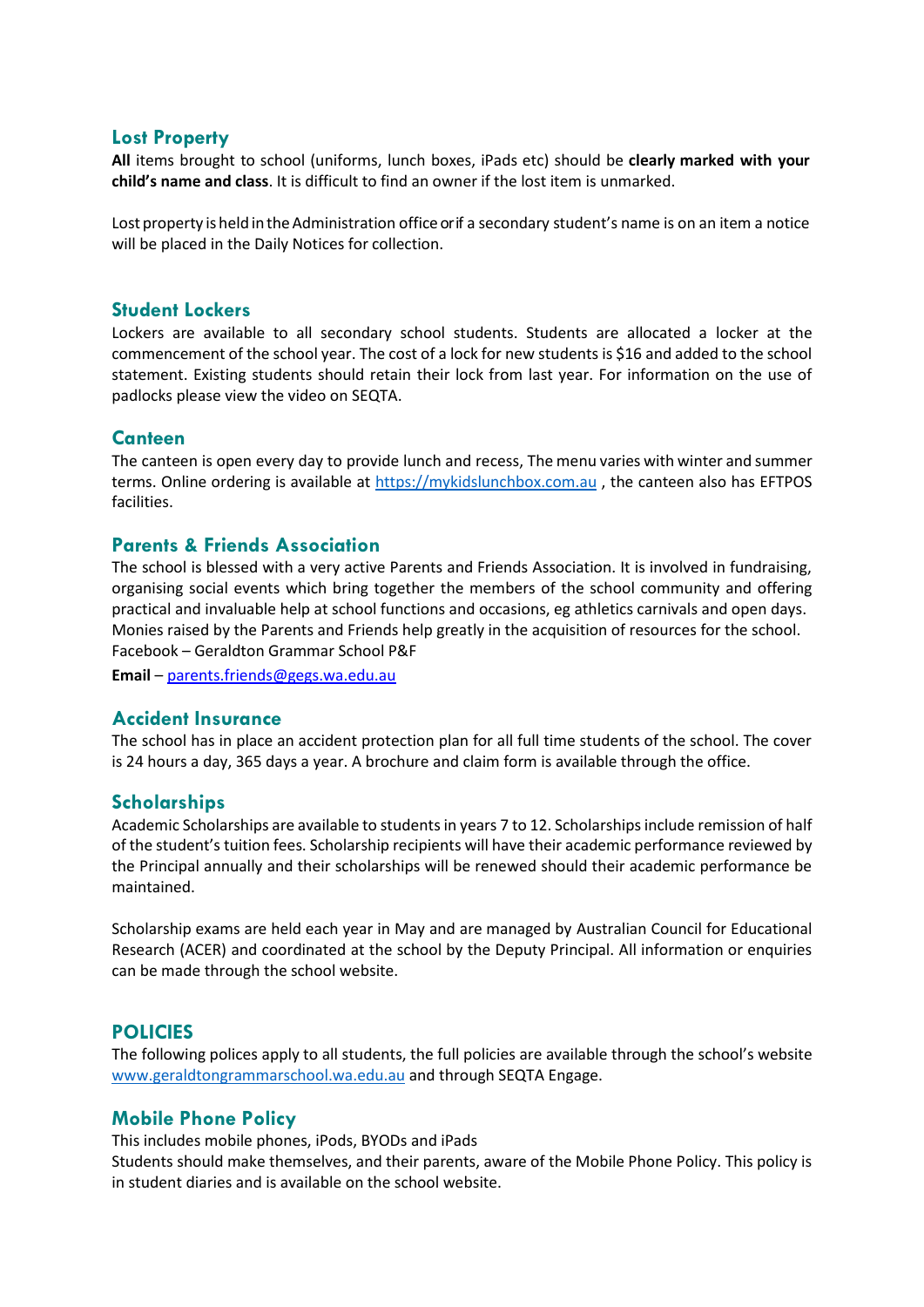#### **Student Drivers**

Students who have gained their driver's licence and wish to drive to school, must undertake an agreement with the school administration. A copy of the policy and agreement are available from the school office and on SEQTA. Students who have been granted permission to drive a motor vehicle to school are to enter the school, park the vehicle (and lock it) in a designated area and, before school commences lodge the keys at the school administration.

#### **Sun Safe Policy**

The "no hat, no play" policy is followed throughout the school. Students are also encouraged to apply sunscreen, particularly in terms 1 and 4.

# **Complaints Policy**

The Parents and Students Complaint Policy is available through the School's website. The process for a grievance or complaint is below:

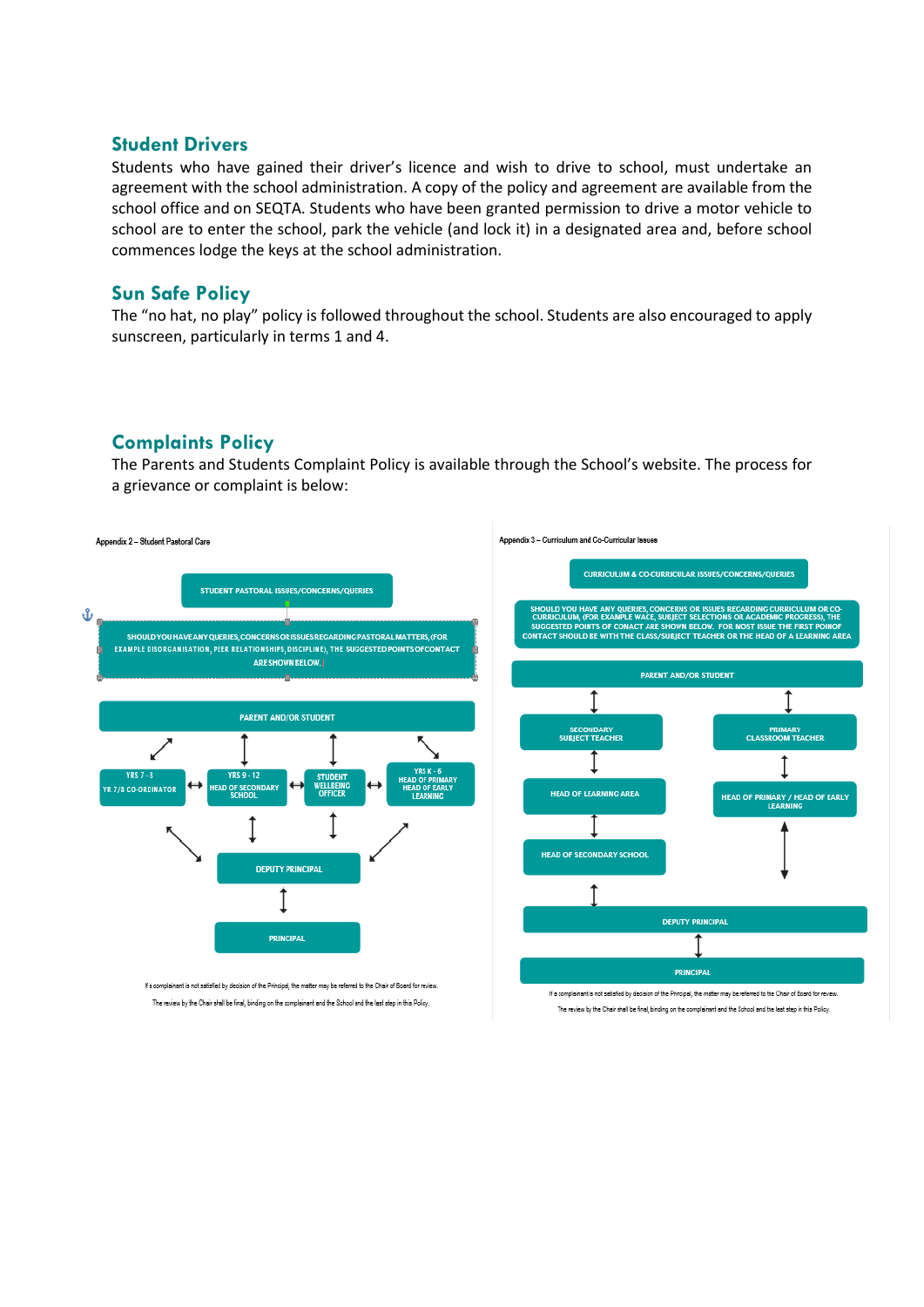# **Student Dress Code Policy**

Geraldton Grammar School prides itself in the appearance of its students when wearing the school uniform. Students often receive very positive comments when attending incursions and excursions outside of the school.

This policy provide students, teachers and parents with clear guidelines regarding the wearing of the school uniform.

The school uniform should be worn correctly at all times. This means that students may not mix and match items of sports uniform and the regular uniform. Full school uniform is always to be worn to and from school, even if travelling by car or bus. The uniform needs to be worn correctly both at school and in the general public.

- Students should show pride in their uniform and dress as a mark of self-respect.
- We particularly ask the students to remember that the community judges thewhole school by how individuals from the school behave. Therefore, they should take care to dress and act appropriately.
- It is the responsibility of each student to clearly mark each article of clothing and all other possessions.
- Jewellery is to be limited to a watch and one pair of matching small plain stud earrings or sleepers in school colours of white, blue, teal and black, silver or gold. Earrings to be worn in the lowest hole in the ear lobes only. Transparent plastic earrings/nose studs are not permitted. Inappropriate jewellery will be confiscated and may be collected at the end of the school day or term for continuous infringements. A discrete silver or gold religious medallion may also be worn. Only badges supplied by Geraldton Grammar School may be worn.
- Girls may use hair ribbons, hair clips, head bands or scrunchies in the school colours of white, navy, or teal. Hair bands can be black. These may be in a student's house colour when students are required to wear House uniform.
- Hair, if longer than shoulder length must be tied up, and is to be restrained by elastic bands or by hair ribbons, hair clips or scrunchies in the school colours of white, navy or teal only. The general effect should be one of neatness and cleanliness. Hair styles should not contain undercuts or other excessive changes in length, or unnatural colours. The use of a blade lower than "2" is not permitted. All haircuts must be blended and uniform in appearance. The school reserves the right to determine acceptability or otherwise of students' hairstyles.
- Male students are to be clean shaven.
- Mobile phones must not be carried in a student's shirt/ blouse pocket.
- Students must not walk through the school with headphones in their ears or dangling around their neck.
- Students must not mix and match uniform types. E.G Mix sports uniform with summer or winter uniform.
- No makeup or nail polish is to be worn with the school uniform.
- Hemlines on girls' summer dresses and winter skirts should be at a respectable length, on or near the knee.
- It is acceptable to wear plain navy discreet shorts under dresses on windy days.
- School shoes Black lace-up leather shoes must be polished and in good condition. Navy sandals are also an option in summer months.
- •Uniform must be in good condition: clean with no buttons missing.
- Students need to only wear hats when in the sun. For example, if walking across to get to a building that requires going through a sunny spot, you need to wear your hat. Students must always have their hat with them.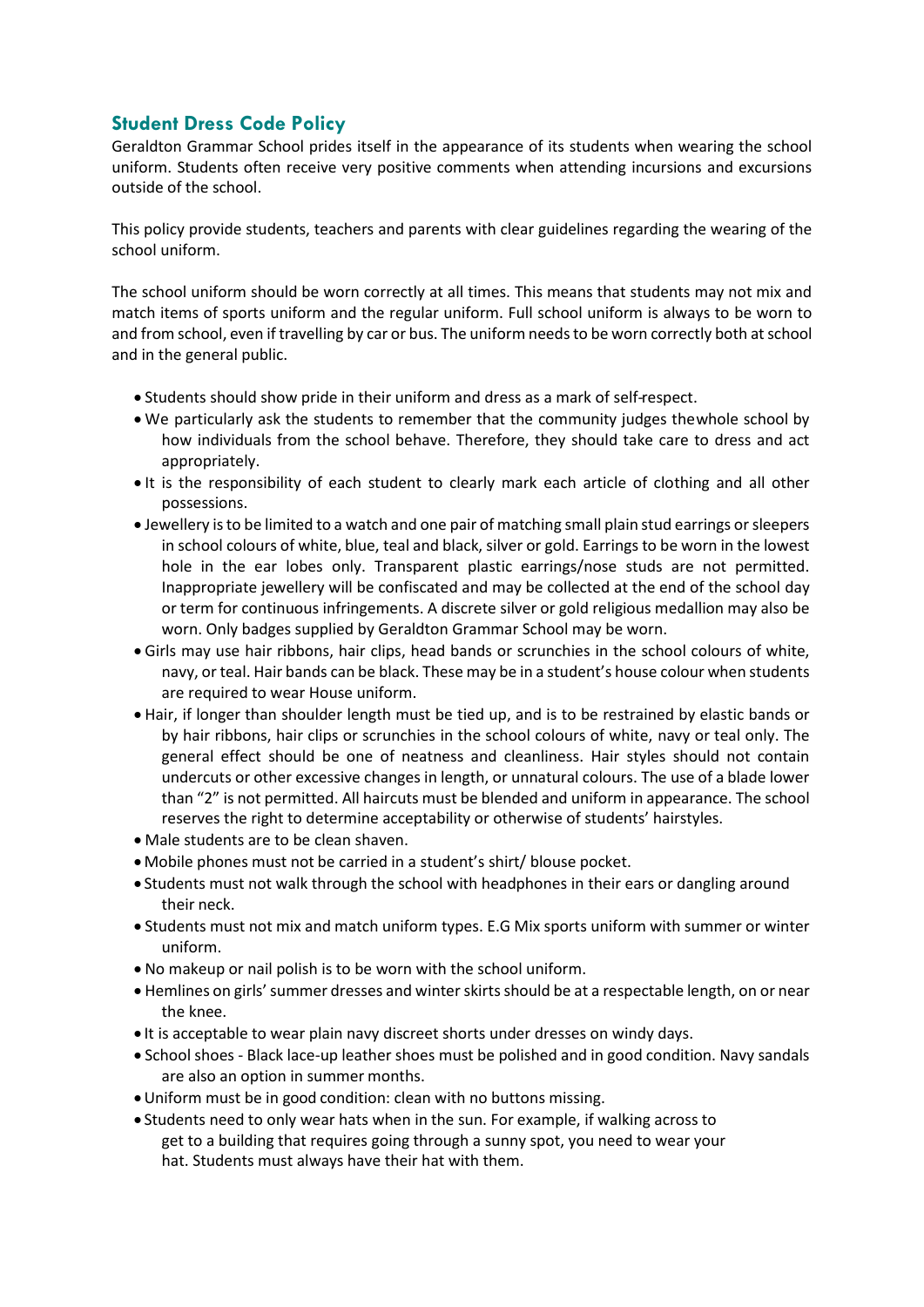- Shirts must be worn neatly and tucked in, except for playing sport on the school oval and basketball courts. At the conclusion of this activity students must ensure they are dressed according to school policy.
- Sports shoes must be proper trainers that protect the feet for physical pursuits.

#### **Unacceptable Sport Shoes:**

Examples of gym boots slip on shoes, Vans and Converse.



# **Uniforms**

# **Uniforms**

**Boys - Summer** White school shirt Navy socks Navy school hat

**Boys - Winter** White school shirt School tie Navy socks Black shoes Navy school scarf (optional)

Girls - Summer **Blue dress** White school overblouse White school socks

**Girls - Winter** Tartan skirt or culottes School tie Navy tights or white school socks Blazer (compulsory in years 6-12) Navy school hat Navy school scarf (optional) **Sports Uniform (Boys and Girls)** White school socks Lightning bolt polo shirt House polo shirt School tracksuit

Navy shorts or long navy pants Black shoes or navy sandals School belt (optional)

Long navy pants or navy shorts School belt (optional) Teal sweater Blazer Navy school hat

**Blue culottes** Black shoes or navy sandals Navy school hat

White school overblouse Teal sweater Black shoes

Navy shorts Navy school hat Trainers School bathers (optional for primary)